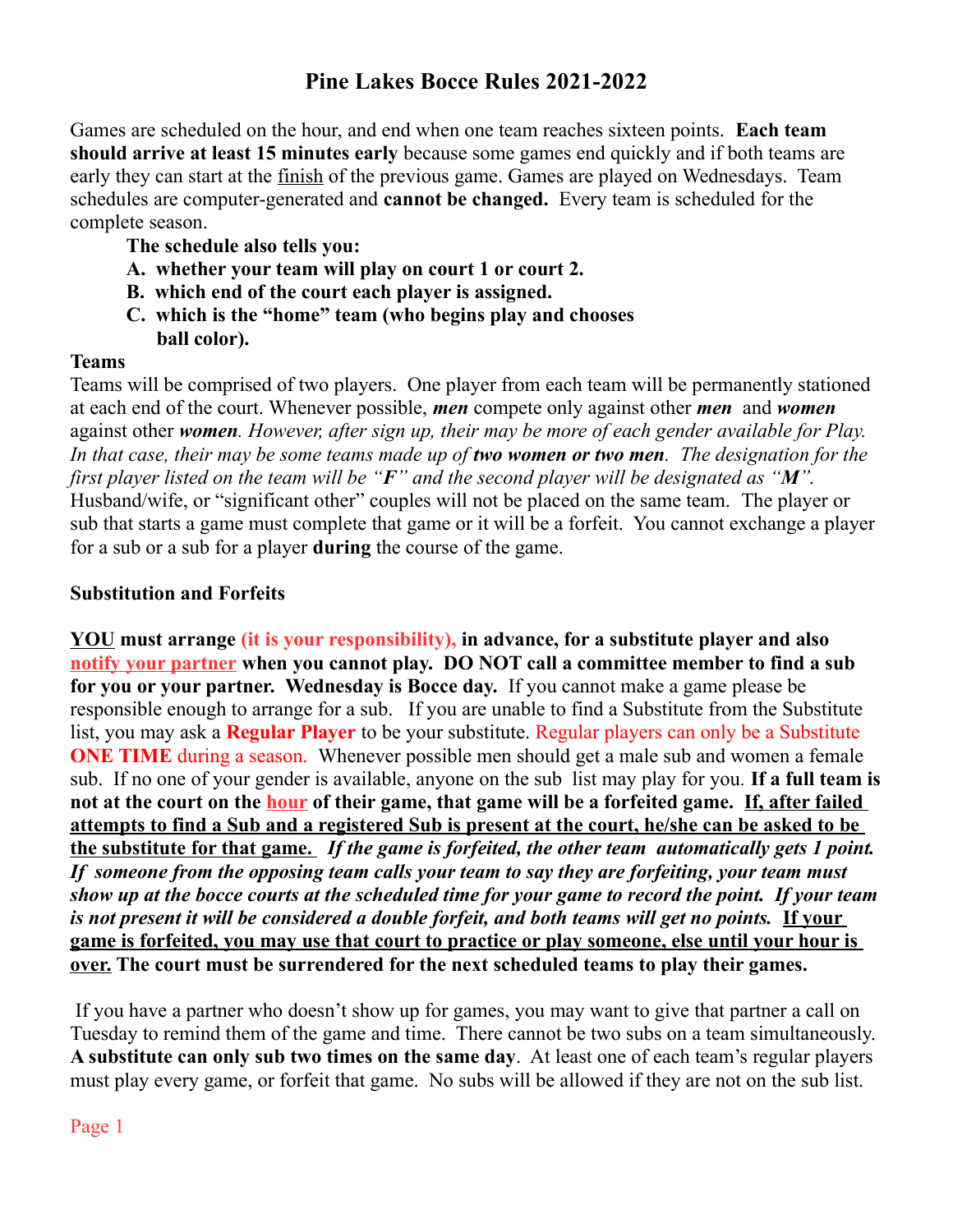During the Fall & Winter league, if a sub is used on the same team for four weeks or more, that sub will become a permanent player on that team. No one will be allowed to play unless they have paid their fee and are on the sub list prior to the scheduled play time. Games played disregarding these rules will be deemed a forfeit whether someone complains or not.

#### **Tossing the Pallino**

A player may toss the pallino any distance, so long as (1) the player does not step or cross the foul line, (2) the pallino passes the center line of the court, and (3) the pallino does not hit the back wall. If a player fails to toss the pallino properly, he or she may try again. If he/she fails to toss the pallino properly a second time, the opposing team will toss the pallino and put it into play. If the opposing team fails to properly toss the pallino on two tries, the pallino reverts to the original team, etc. Any time a player is rolling, the opposing players must remain outside the court. If the pallino is thrown "out of turn" and then that person also throws their first ball, the ball is placed out of play and is dead. The pallino is then thrown by the correct person.

# **Starting the Game**

Play always begins at the scoreboard end. Each team will throw four balls. The home team will decide which color balls they will use*.* At the end of each frame, the game resumes at the opposite end of the court. The match will begin with the toss of the Pallino by the home team on the schedule. The first ball will be thrown by the team who originally tossed the pallino. If that bocce ball hits the back board without hitting the pallino, the team must roll again until he/she has placed a ball in play. That team does not roll again, until the opposing team has either rolled one of its bocce balls closer to the pallino, or has thrown all of their balls. Whenever a team gets a ball closer, it steps aside and lets the other team roll. The other team throws until it beats **(not ties)** the opposing team's ball. This continues until both teams have used all their bocce balls. The team who scored last throws the pallino to begin the next frame. Players may use the side walls at any time. If a player rolls the wrong color ball, simply *replace* it with the correct color when it comes to rest. If a player rolls out of turn, *the ball thrown is removed from play and is dead*. All other balls are returned to their approximate positions. Play then resumes with the correct player throwing the next ball. The term '*Return all balls to the approximate position'* will be mentioned often in the rules. It is assumed that all balls cannot be returned to the exact position. If it is determined that a reasonable agreement can't be met, the frame will end with no points scored. Play will then resume at the opposite end of the court, with the same team tossing the Pallino.

# **Moved Balls**

 **Any ball or balls moved** *before**the last ball has been thrown,* **will cost the team of the person moving the ball 4 points. These points will be added to the points of the opposing team. Please be sure that all eight balls have been thrown before you attempt to move the balls so as not to cost your team a penalty of 4 points. Count the balls before you move any.** *After all of the balls in the frame are thrown* and a measurement is required (one person from each team should do the measuring), and a ball is picked up or kicked away, the opposing team wins the measurement, but not necessarily the point. An example would be as follows: One orange ball is Page 2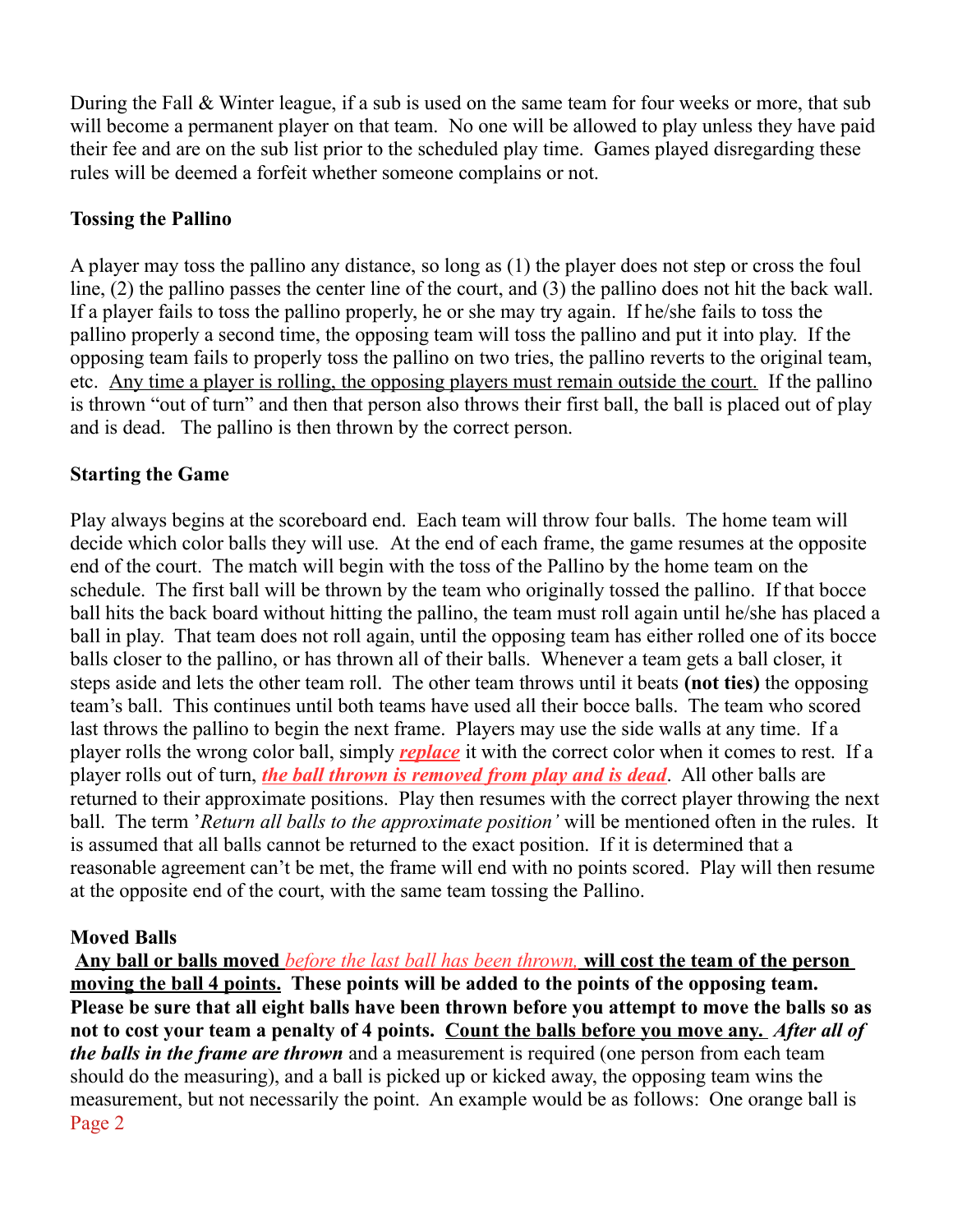clearly a point, but, the next orange ball and the closest green ball need to be measured. The green team kicks away the orange or green ball to be measured, so the orange team gets 2 points. If the orange team moves the orange or green ball to be measured, the green ball wins the measurement but the first orange ball still gets the point. If no point is established the team moving the ball loses the point. If a ball is moved that isn't in contention, there is no penalty.

# **Foul Lines**

**Players must stay behind the foul line when releasing the pallino or their ball.** When a player is rolling, opposing players must remain outside the court. If a player's toe exceeds the width of the proper foul line before releasing a game ball, they will receive a warning. Subsequent fouls will result in removal of the thrown ball from play.

# **Scoring**

**Only one team scores in a frame.** One point is given for each ball that is closer to the pallino than the closest ball of the opposing team. If at the end of any frame the closest ball of each team is *equal distance* from the pallino, no points are awarded to either team and the game resumes from the opposite end of the court, with the same team tossing the pallino. Games are played to 16 points. At the end of the game, the home team should record the scores for their game on the bocce score sheet. The Winning team gets one point and the Losing team gets zero point.

#### **Pallino Hitting the Back Wall/Over Side Rail**

Once the pallino is in play, it remains in play even if it hits the back board during the game. However, if the pallino is knocked out of the court the frame will end and play will resume from the opposite end of the court. No points will be awarded. The same team tosses the pallino.

# **Balls Hitting the Back Wall/Over Side Rail**

A ball hitting the back board is dead and must be removed from play unless it first hits another ball, or the pallino, in which case all balls are in play. If a thrown ball does not first touch another ball and hits the back board, then strikes a stationary ball, that stationary ball shall be replaced to its approximate position. The thrown ball is removed from play. If a thrown ball jumps the side rail and leaves the playing court it is considered a dead ball.

# **Measuring and Disputes**

**All players from both teams may assist in the measurement of the balls.** There are some players who find it difficult measuring and this will help to keep the measuring fair. If a point is declared either visually or by measurement and the rest of the balls are thrown and none of the previously measured balls have moved, the players cannot decide to re-measure those balls and change the point. The change would not be valid, the first call will remain in effect. All disputes will be resolved according to the rules in the rule book If there is a dispute, at least one member of each team should look the rule up in the bulletin board. If it is a situation that is not covered in the rule book and you cannot agree on a compromise, that frame will end and no points will be awarded. Play then resumes at the opposite end of the court, with the same team tossing the pallino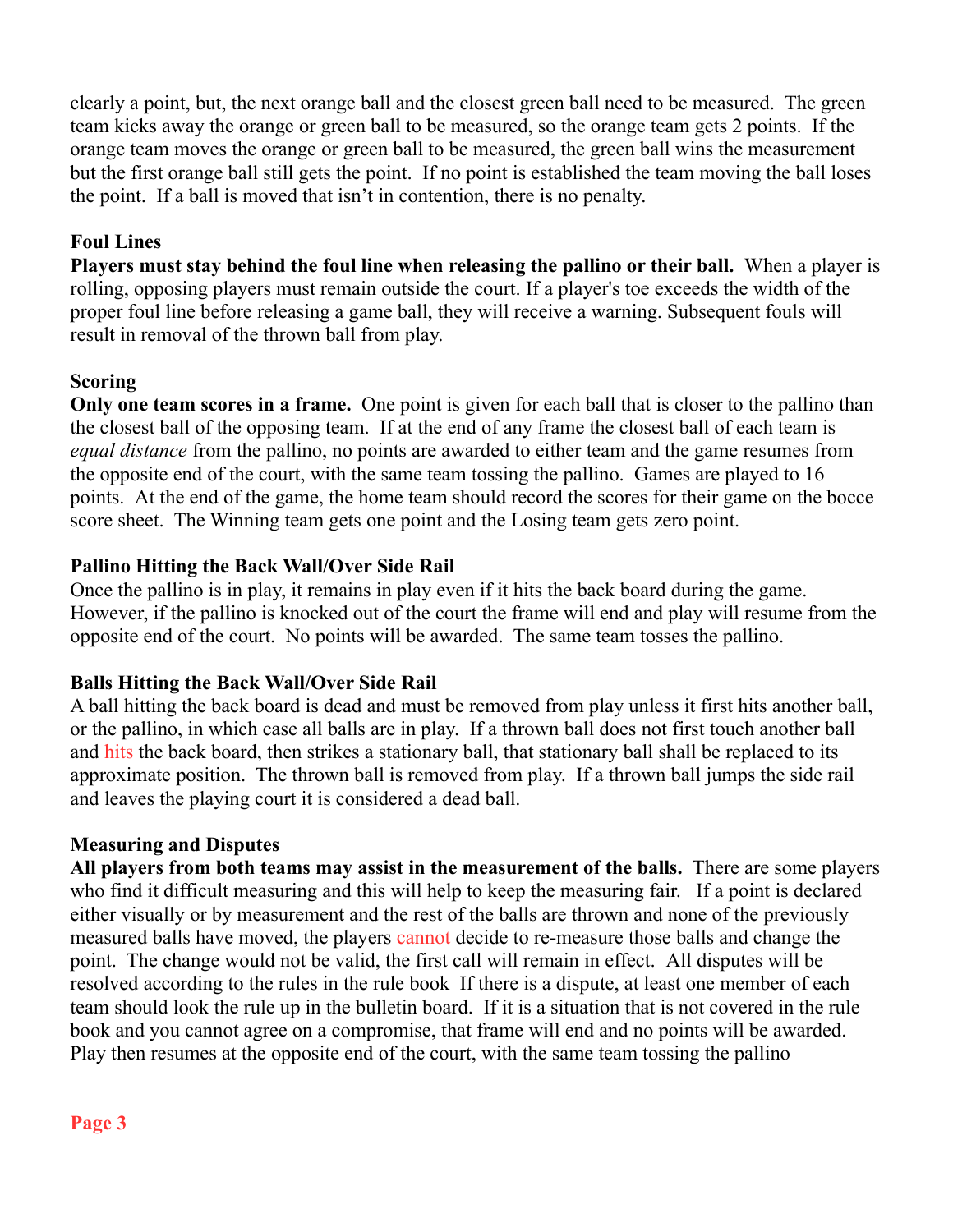# **Common Courtesy**

Everyone must observe rules of common courtesy. **NO foul language, bullying or intimidation is allowed***.* **Playing instructions and technique are not to be offered by partners during the course of a game.** Yelling instructions from one end of the courts to the other about where to bank the bocce ball or how hard to throw, etc. are not allowed. Reserve this for your practice sessions. *Persons not playing are asked not to offer instructions or comments to the people playing the game. If players are being bothered by comments from a bystander, and they have asked him/her to stop, if they continue they will be ask leave the bocce courts.*

# **Rain Dates**

If Rain has occurred before the start of play, and the courts are saturated with water, and the courts are determined to be unplayable, by a Coordinator, the entire slate of games for the whole day will be canceled and no games will be made up, and that weeks slate of games will be voided and not rescheduled. If some of Wednesday's games are canceled because of rain or condition of the courts, one player from the home team contacts the opposing team and they *should try to* play on Friday of the same week, same time and court. If Friday is inconvenient, Monday has been set up as a last make up day. If these dates do not suit either team, an alternate day/time (*before Monday)* may be mutually agreed upon if courts are available. If both teams fail to agree to a make up day, a forfeit of the game will made for both teams. **A PLAYER FROM THE HOME TEAM MUST CONTACT A COORDINATOR SO EQUIPMENT WILL BE AVAILABLE AND THE COURT CAN BE RESERVED.** A team playing at the same time and same court as scheduled other than Friday or Monday, will have first right to that court over a team not scheduled for that time. If a game in progress is rained out, the score will resume from where it left off when it was rained out. If a rain delay has been called and a game is in progress, it will only continue if all players agree to keep playing.

#### **All rescheduled games must be completed** *no later than Monday* **and scores submitted upon completion of the game**.

# **Early Make Up Games**

If a team knows they can't be here for an upcoming game, and wishes to play before the scheduled day instead of getting a sub, they may contact the team they are scheduled to play for the day in question. If both teams agree on a day and time to play, the Chairperson or Co-Chairperson **must be notified and the court reserved and equipment arranged for.** The same court and same end will be used to make up the game *as originally scheduled.* The score should be initialed by both teams and given to the same person they set up the time with, who will *pass it on to the computer scheduler.* Equipment should then be returned as previously arranged*.*

# **Prizes Awarded**

Prizes will be awarded at the Banquet in March. *Prize money, if awarded, will be determined by the amount in the treasury at the end of each season.* Prizes are awarded for first, second and third place winners. Team standings are determined by most games won. In case of a tie for first, second or third place, playoffs will be scheduled for the following Wednesday at

Page 4